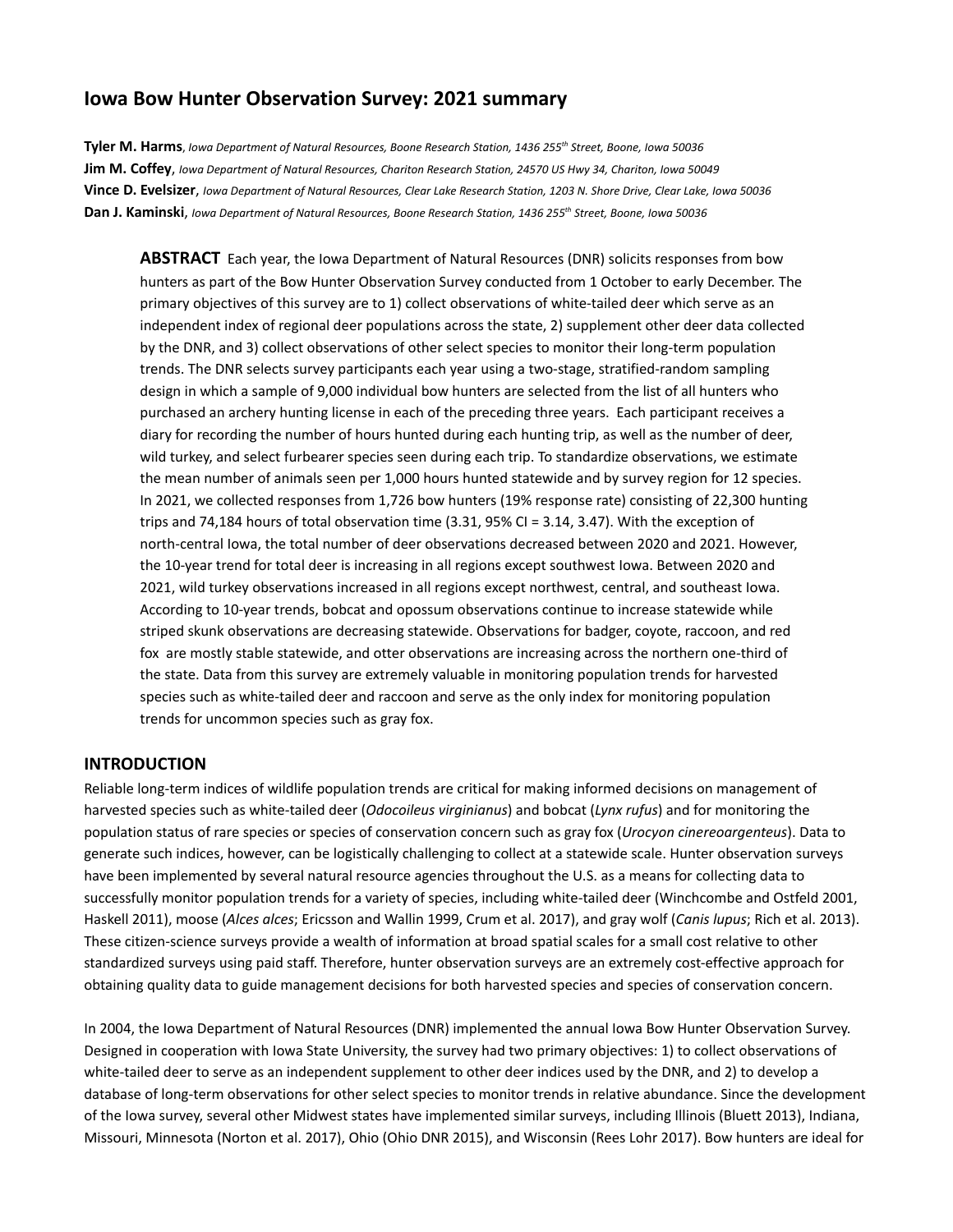collecting wildlife observational data because they typically employ stationary hunting methods (e.g., camouflage, scent masks, etc.) from a ground blind or tree stand which is conducive to observing wildlife in an undisturbed state. Additionally, many bow hunters have access to privately-owned lands that may not be accessible by paid staff, which increases the coverage area of the survey. Furthermore, the archery season in Iowa (October 1 to early December and mid-December to January 10) is longer than any other deer hunting season and, as a result, bow hunters often spend more time in the field than other types of hunters. This allows for collection of repeated observations that can be used for a variety of purposes related to monitoring both short- and long-term wildlife population trends.

The purpose of this report is to summarize results from the 2021 survey and relative abundance trends of surveyed species for the past 10 years.

#### **STUDY AREA**

The Iowa Bow Hunter Observation Survey was conducted statewide and administered to participants in each of nine regions in Iowa (Figure 1).



**Figure 1. Survey regions in Iowa used for distributing the Iowa Bow Hunter Observation Survey, 2021.**

#### **METHODS**

We selected survey participants using a two-stage, stratified random sampling design (Figure 2). The first stage of the sampling process involved selecting a list of bow hunters that 1) indicated interest in participating on a pre-survey sent to all avid Iowa bow hunters in 2021 (i.e., individuals who purchased an archery hunting license in Iowa for each of the past three years) or 2) responded to the survey in one of the last two years ("core" sample; Figure 2). The core sample is refreshed every three years to maintain a consistent response rate and was refreshed prior to the 2021 survey. For the second sampling stage, we selected individuals from a list of bow hunters who were not on either of the aforementioned lists as a "supplemental" sample (Figure 2). We selected a total of 999 individuals from the combined core and supplemental samples for each of the nine climate regions in Iowa (Figure 1) which resulted in approximately 91 survey participants selected for each of Iowa's 99 counties. Our final statewide sample size was 8,991, which is approximately 15% of the population of all archery hunters in recent years (*N* = ~60,000 individual hunters annually).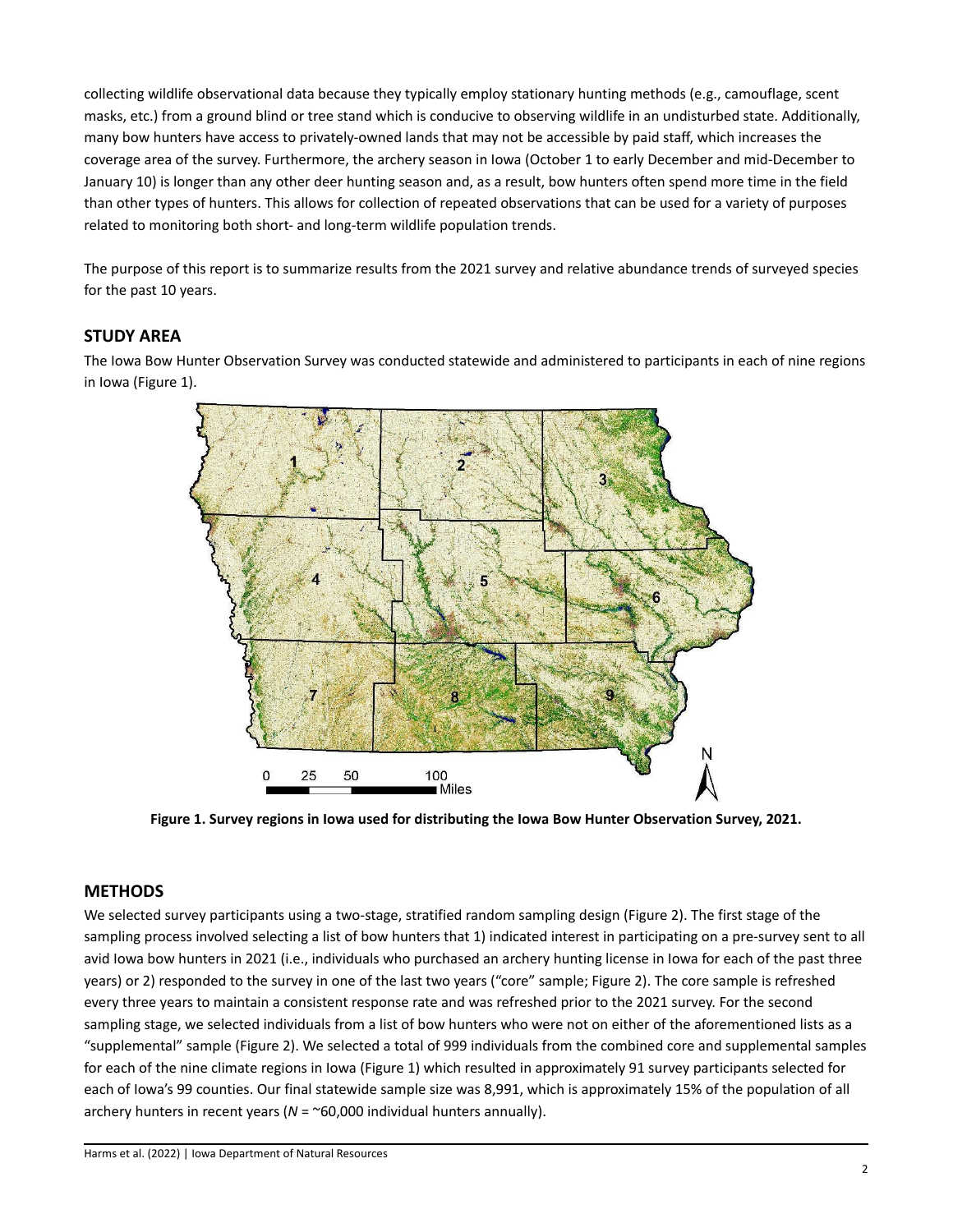

**Figure 2. Sampling process schematic for Iowa Bow Hunter Observation Survey, 2021.**

The survey consisted of a two-page diary in which hunters were asked to record the four counties in which they most frequently hunted, and subsequently the date, county (one of the four already listed above), number of hours spent hunting, and the number of individuals of 12 different species observed during each hunting trip (see Appendix for species surveyed). For white-tailed deer, hunters were asked to record the number of antlered (i.e., buck) and antlerless (i.e., doe or fawn) deer observed during each hunting trip, as well as the number of deer in which sex could not be determined (i.e., unknown). We mailed surveys, along with a cover letter explaining the purpose of the survey, to hunters prior to the start of the Iowa archery season on October 1 each year. We did not mail reminder postcards to hunters in 2021 due to mailing constraints. Hunters were asked to return their survey by December 3 or when they were finished hunting, whichever came first.

We standardized observations for each species by 1,000 hours hunted to account for differences in the number of hunting trips taken and number of hours per hunting trip by region of the state. We reported the mean observations per 1,000 hours hunted and 95% confidence intervals (CI) for each species and summarized 10-year trends for each species.

#### **RESULTS**

A total of 60 surveys were returned as undeliverable in 2021, therefore, the realized sample size was 8,931. We obtained responses from 1,726 bow hunters statewide for a response rate of 19%. Statewide, participants spent a total of 74,184 hours hunting on 22,300 trips for an average of 3.31 (95% CI = 3.14, 3.47) hours per trip. Participants reported a median of 13 trips during the 64-day hunting season. The number of trips and hours hunted varied by region and ranged from 1,633 trips (5,249 total hours) in northwest Iowa (Region 1) to 3,291 trips (11,045 total hours) in southeast Iowa (Region 9; Appendix).

White-tailed deer was the most frequently observed species with an average of 1,657 (95% CI = 1,474, 1,865) observed per 1,000 hours hunted statewide, which included an average of 492 (95% CI = 437, 547) antlered deer and 1,069 (95% CI = 927, 1,210) antlerless deer observed per 1,000 hours hunted. Total deer observed per 1,000 hours hunted ranged from a low of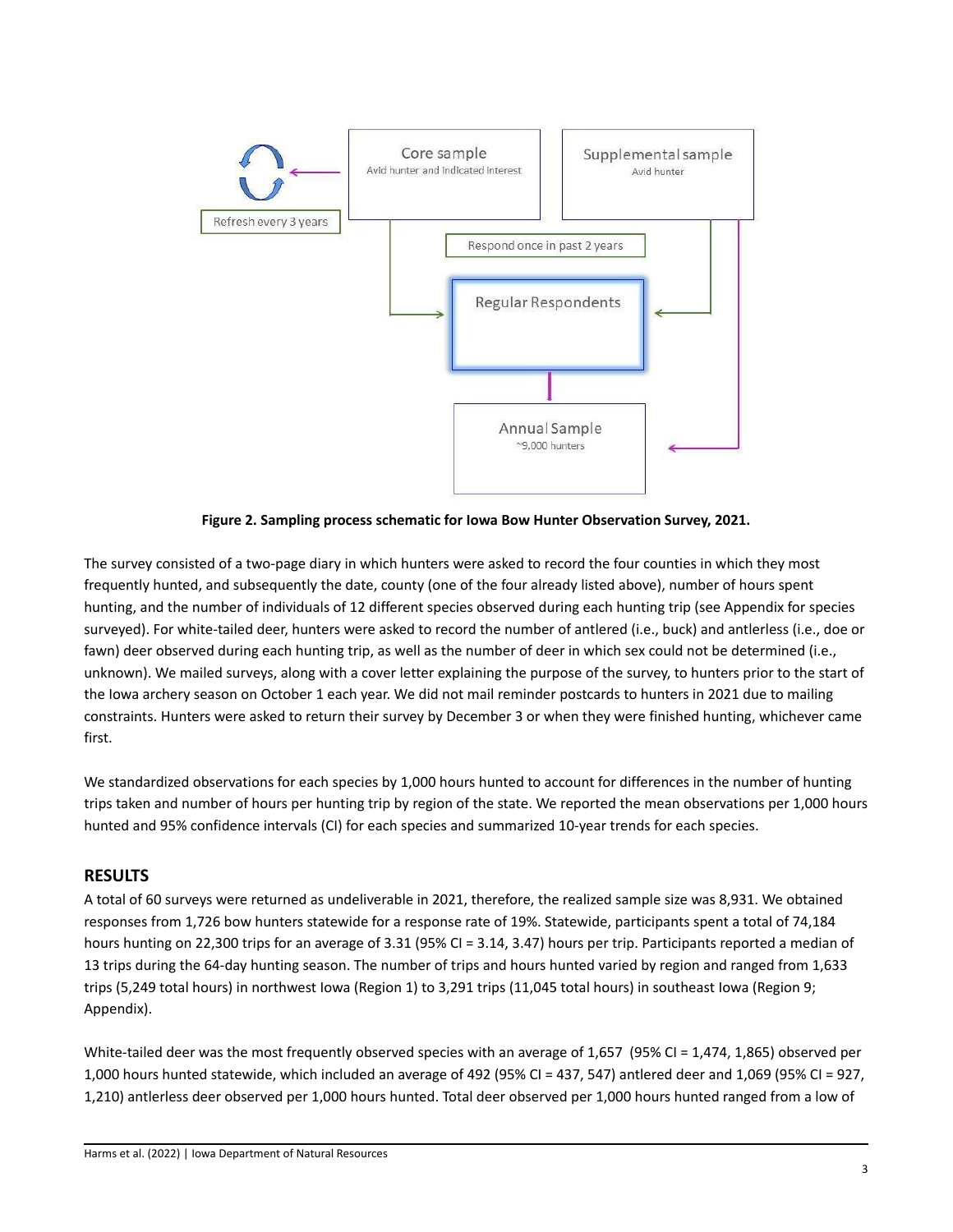1,402 (95% CI = 1,251, 1,554) in east-central Iowa (Region 6) to a high of 2,109 (95% CI = 1,843, 2,375) in north-central Iowa (Region 2). The 10-year trend for total deer, antlered deer, and antlerless deer observations is increasing in all regions except southwest Iowa (decreasing; Region 7; Appendix). Despite increasing 10-year trends in most regions for all deer, observations decreased between 2020 and 2021 in most regions.

Wild turkey (*Meleagris gallopavo*) continue to be the second-most frequently observed species on the survey with an average of 507 birds (95% CI = 370, 645) observed per 1,000 hours hunted statewide. Wild turkey observations ranged from 216 birds (95% CI = 175, 258) per 1,000 hours hunted in southeast Iowa (Region 9) to 814 birds (95% CI = 600, 1,028) per 1,000 hours hunted in north-central Iowa (Region 2). Between 2020 and 2021, wild turkey observations increased in six of nine regions. However, the regional 10-year trends show long-term decreases in wild turkey observations in six of nine regions, mostly in southern and eastern Iowa (Appendix).

Bobcat (*Lynx rufus*) observations are increasing statewide according to the 10-year trends with the most pronounced increases occurring in northwest Iowa (Regions 1; Appendix). Statewide, an average of 4 bobcats (95% CI = 2, 6) were observed per 1,000 hours hunted in 2021, a decrease from 7 (95% CI = 2, 12) observed per 1,000 hours hunted in 2020. Observations of badger (*Taxidea taxus*) are mostly stable statewide according to the 10-year trends with the exception of a declining trend in southwest Iowa (Region 7; Appendix). River otter (*Lontra canadensis*) observations decreased mostly statewide between 2020 and 2021 (Appendix). However, the regional 10-year trends continue to show increasing otter observations in six of nine regions, mostly in northern Iowa (Regions 1-3; Appendix). The 10-year trend across all regions shows a mostly statewide decline in observations of raccoon (*Procyon lotor*) and striped skunk (*Mephitis mephitis*), whereas trends in observations of coyote (*Canis latrans*), opossum (*Didelphis virginiana*), and red fox (*Vulpes vulpes*) are stable to slightly increasing statewide.

#### **DISCUSSION**

Total white-tailed deer observations decreased in all regions except north-central Iowa (Region 2; Appendix) between 2020 and 2021 with the most significant decreases observed in west-central, southwest, and south-central Iowa (Regions 4, 7, and 8, respectively; Appendix). Iowa experienced its second-largest outbreak of Epizootic Hemorrhagic Disease (EHD) in 2019 during which 78% of the 1,927 reported mortalities statewide came from south-central Iowa (Region 8; Appendix). Since 2019, mortalities likely due to EHD have continued to be reported throughout west-central and southwest Iowa (Regions 4 and 7, respectively; Appendix). EHD was first discovered in Iowa in 2012 and has since been documented annually in the state, though the severity and spatial extent of the disease has varied drastically. EHD mortality tends to be high in deer, particularly in naive populations (Ruder et al. 2015). Therefore, the virus can significantly reduce local deer populations in years immediately following outbreaks, especially if outbreaks occur repeatedly in the same area. The repeated presence of EHD in west-central, southwest, and south-central Iowa is likely the cause for decreased deer observations in 2021. Despite this decrease, the 10-year trend in total deer observations is increasing in west-central and south-central Iowa (Regions 4 and 8, respectively; Appendix) and only slightly decreasing in southwest Iowa (Region 7; Appendix). The decrease in total deer observations in 2021 coincides with a decrease in deer harvest during 2021 deer hunting seasons (Iowa DNR, unpublished data), another index used to monitor deer population trends in Iowa, and corroborates reports from both hunters and field staff that fewer deer were observed during the fall of 2021.

Wild turkey observations are decreasing in all regions except northwest, north-central, and west-central Iowa (Regions 1, 2, and 4, respectively; Appendix), likely due to decreased fecundity across much of the state. Rolley et al. (1998), using data from Wisconsin, suggested an average poult-to-hen ratio of 2.6 was needed to sustain wild turkey populations. In 2020, poult-to-hen ratios ranged from 1.3 to 2.6 in northwest and southeast Iowa, respectively, and the 5-year average ratio ranged from 1.7 to 2.3 statewide (Iowa DNR 2021). Similar decreasing trends in fecundity have been observed and cited as the primary reason for wild turkey population declines in Missouri (Tyl 2021). In 2020, the Iowa DNR initiated a pilot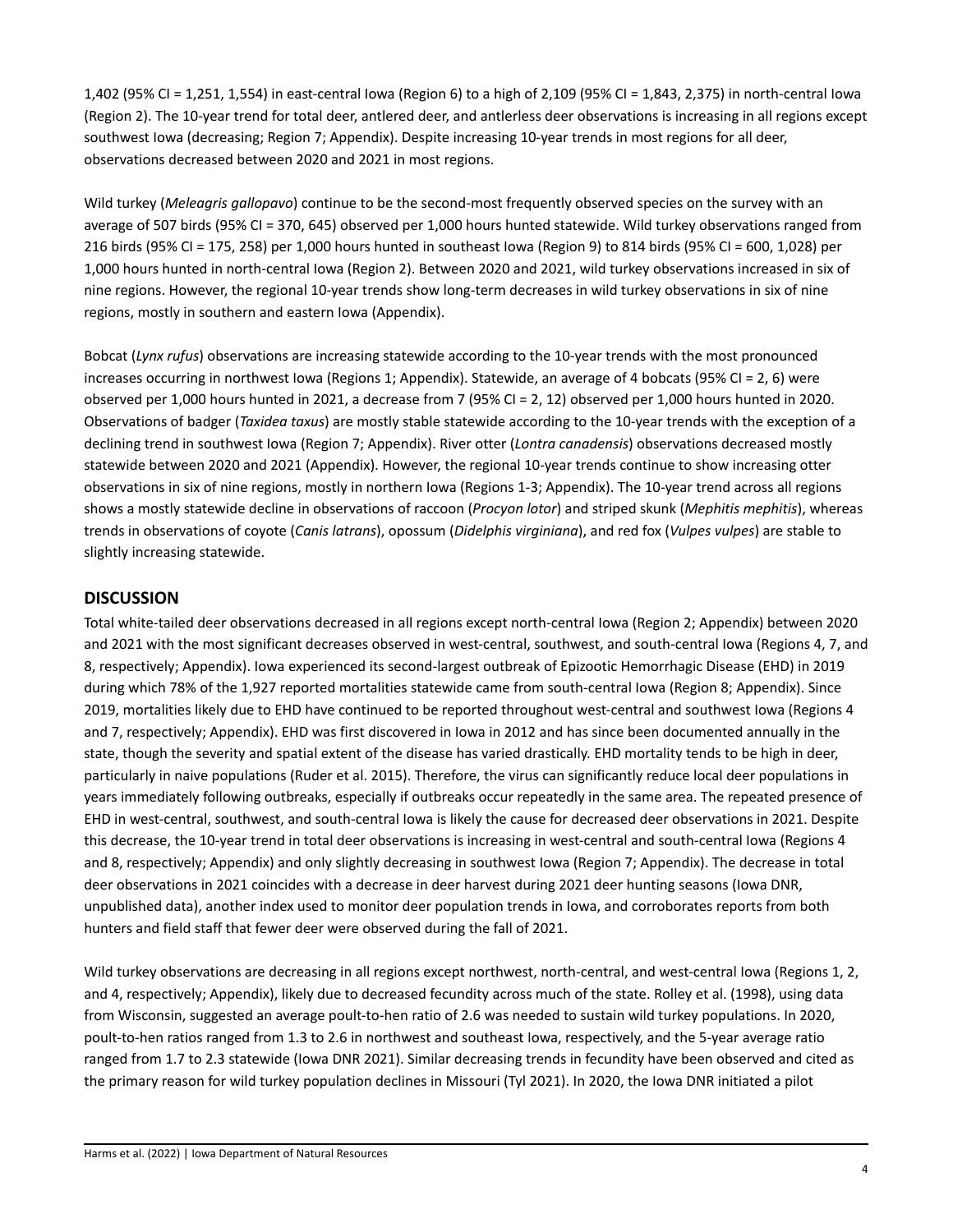research project to monitor movements of female wild turkeys and their broods as well as investigate cause-specific mortality of hens and poults in order to better understand regional turkey population dynamics and declines.

Trends in bobcat observations are stable to mostly increasing statewide despite observations decreasing in nearly every region between 2020 and 2021 (Appendix). These increases are especially pronounced in northwest Iowa as bobcats expand north along the Des Moines, Little and Big Sioux, and other major river systems, and in southeast Iowa as bobcats continue to thrive in suitable habitat. The Iowa DNR intentionally set conservative harvest quotas for bobcats to allow for continued growth and expansion of the population which has occurred in a south to north direction in Iowa. The first modern-day bobcat harvest season began in 2007 in the southern two tiers of counties in Iowa. As the bobcat population expanded northward, additional counties were added to the bobcat harvest zone to include the southernmost four tiers of counties as well as counties adjacent to the Missouri River in western Iowa. Additionally, in 2020 the season limit increased to three bobcats per furharvester for the southern three tiers of counties in Iowa. Bobcat harvest peaked at 980 animals in 2020 (Iowa DNR 2021) and survey data continue to show growth and expansion of the bobcat population in Iowa.

Increasing trends in river otter observations continued in the northern one-third of Iowa (Regions 1-3) but have stabilized elsewhere in the state (Appendix). A total of 853 otters were harvested during the 2020-2021 fur harvest season, the highest total harvest since the harvest season began in 2006 (Iowa DNR 2021). Farm pond nuisance complaints related to otters have increased over the past two years across eastern and southern Iowa (Iowa DNR, unpublished data). Other Midwest states are also experiencing significant increases in river otters following reintroduction, including Illinois (Bluett et al. 2004), Missouri (Mowry et al. 2014), and Ohio (Ellington et al. 2018). Although this survey wasn't originally designed to detect river otters, it remains as one of the only indices (in addition to annual harvest data) available for monitoring population trends of this species statewide.

Raccoon observations decreased in northwest, north-central, and southwest Iowa between 2020 and 2021 (Regions 1, 2, and 7, respectively; Appendix). However, regional 10-year trends in raccoon observations remain mostly stable statewide. Observations of raccoons on the annual spring spotlight survey also remain relatively stable and higher than the long-term average, likely the result of reduced furharvester effort and low pelt prices in recent years (Kaminski et al. 2021). Striped skunk observations decreased notably in seven of nine regions between 2020 and 2021 and regional 10-year trends continue to show a statewide decline (Appendix). Kaminski et al. (2021) also noted a decrease in striped skunk observations in five of nine regions in Iowa on the annual spring spotlight survey, although the long-term trends of striped skunk observations on that survey remain relatively stable statewide. Opossum observations also decreased notably in all regions between 2020 and 2021, though regional 10-year trends are still increasing for this species statewide. Opossum observations decreased in six of nine regions during the annual spring spotlight survey, likely the result of harsh winter conditions in 2021 (Kaminski et al. 2021). Trends in observations of coyotes, red foxes, and gray foxes are highly variable statewide, though observations of coyotes remain more numerous than the other two species (Appendix). Kaminski et al. (2021) documented a 96% increase in red fox observations on the annual spring spotlight survey between 2020 and 2021, while bow hunter observations of red foxes remained relatively stable between 2020 and 2021. The reason for this difference in observations between surveys is unclear and it will be interesting to see if this difference is perpetuated in future years. Gray foxes continue to be rare and likely declining in Iowa according to both survey and harvest data. More research is needed to determine the causative factors for the decline of this once-common species in Iowa.

#### **MANAGEMENT IMPLICATIONS**

Effective management of wildlife populations must be based on sound science. This survey provides a consistent, long-term data set for monitoring trends and spatial distribution of Iowa wildlife populations and allows for future modeling and analysis that provide robust metrics to guide harvest management and conservation decisions for some of Iowa's most charismatic species.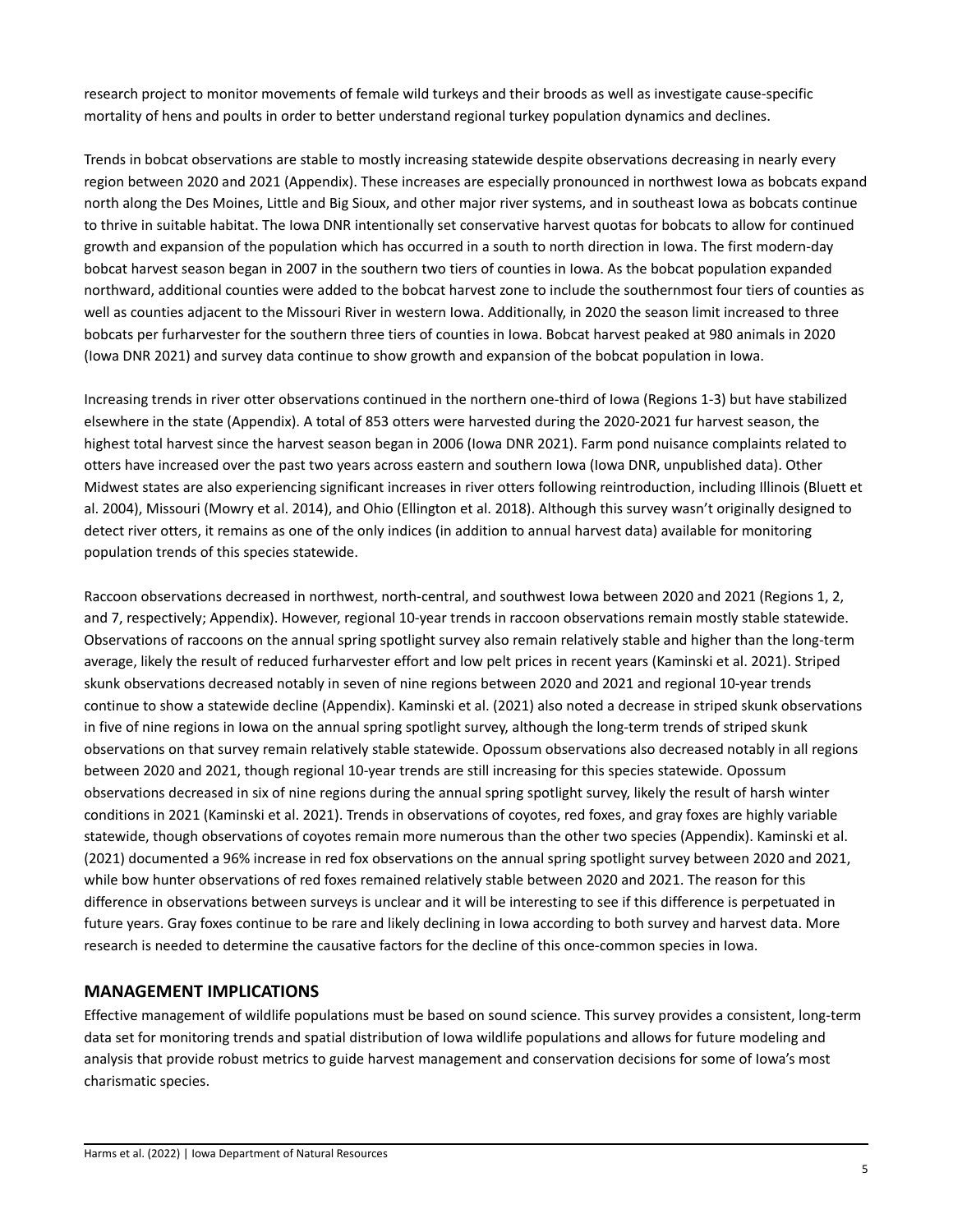#### **ACKNOWLEDGEMENTS**

We are extremely grateful for the effort and time of the many Iowa bow hunters who assisted this year with collecting valuable observations to guide wildlife management in Iowa. Thanks also to S. Roberts and W.R. Clark for their thoughtful design of this survey. The survey would not be possible without the help of P. Fritzell, who assisted with survey distribution and data entry.

#### **LITERATURE CITED**

Bluett, R.D., C.K. Nielsen, R.W. Gottfried, C.A. Miller, and A. Woolf. 2004. Status of the river otter

(*Lontra canadensis*) in Illinois, 1998–2004. Transactions of the Illinois State Academy of Science,

- Springfield, IL, USA.
- Bluett, B. 2013. 2012 Archery Deer Hunter Survey. Illinois Department of Natural Resources, Springfield, IL, USA.
- Crum, N.J., A.K. Fuller, C.S. Sutherland, E.G. Cooch, and J. Hurst. 2017. Estimating occupancy probability of moose using hunter survey data. Journal of Wildlife Management 81:521–534.
- Ellington, E.H., P.D. Flournoy, C.P. Dwyer, M.D. Witt, and S.D. Gehrt. 2018. Assessment of river otter abundance following reintroduction. Wildlife Research 45:490-499.
- Ericsson, G., and K. Wallin. 1999. Hunter observations as an index of moose *Alces alces* population parameters. Wildlife Biology 5:177-185.
- Haskell, S.P. 2011. Validity of hunter surveys for daily effort and deer sightings in Vermont. Wildlife Society Bulletin 35:438–444.

Iowa Department of Natural Resources (DNR). 2021. Trends in Iowa wildlife populations and harvest: 2020-2021. 192 pp.

- Kaminski, D.J., T.M. Harms, and V.D. Evelsizer. 2021. Iowa Spring Spotlight Survey: 2021 summary. Iowa Department of Natural Resources, Des Moines, IA, USA.
- Mowry, R.A., T.M. Schneider, E.K. Latch, M.E. Gompper, J. Beringer, and L.S. Eggert. 2014. Genetics and the successful reintroduction of the Missouri river otter. Animal Conservation 18:196-206.
- Norton, A.S., T.R. Obermoller, and L. Cornicelli. 2017. 2017 Bowhunter Observation Survey Report. Minnesota Department of Natural Resources, Madelia, MN, USA.
- Ohio Department of Natural Resources (DNR). 2015. 2015 Ohio Bowhunter Survey Report. Ohio Department of Natural Resources, Columbus, OH, USA.
- Rees Lohr, J. 2017. Deer Hunter Wildlife Survey. Wisconsin Department of Natural Resources, Madison, WI, USA.
- Rich, L.N., R.E. Russell, E.M. Glenn, M.S. Mitchell, J.A. Gude, K.M. Podruzny, C.A. Sime, K. Laudon, D.E. Ausband, and J.D. Nichols. 2013. Estimating occupancy and predicting numbers of gray wolf packs in Montana using hunter surveys. Journal of Wildlife Management 77:1280–1289.
- Rolley, R.E., J.F. Kubisiak, R.N. Paisley, and R.G. Wright. 1998. Wild turkey population dynamics in southwestern Wisconsin. Journal of Wildlife Management 62:917-924.
- Ruder, M.G., T.J. Lysyk, D.E. Stallknecht, L.D. Foil, D.J. Johnson, C.C. Chase, D.A. Dargatz, and E.P.J. Gibbs. 2015. Transmission and epidemiology of Bluetongue and Epizootic Hemorrhagic Disease in North America: Current perspectives, research gaps, and future directions. Vector-borne and Zoonotic Diseases 15:348–363.

Tyl, R. 2021. 2021 Missouri Wild Turkey Brood Survey Results. Missouri Department of Conservation. 5 pp.

Winchcombe, R.J., and R.S. Ostfeld. 2001. Bowhunter observations versus spotlighting as an index to deer abundance. Northeast Wildlife 56:39–48.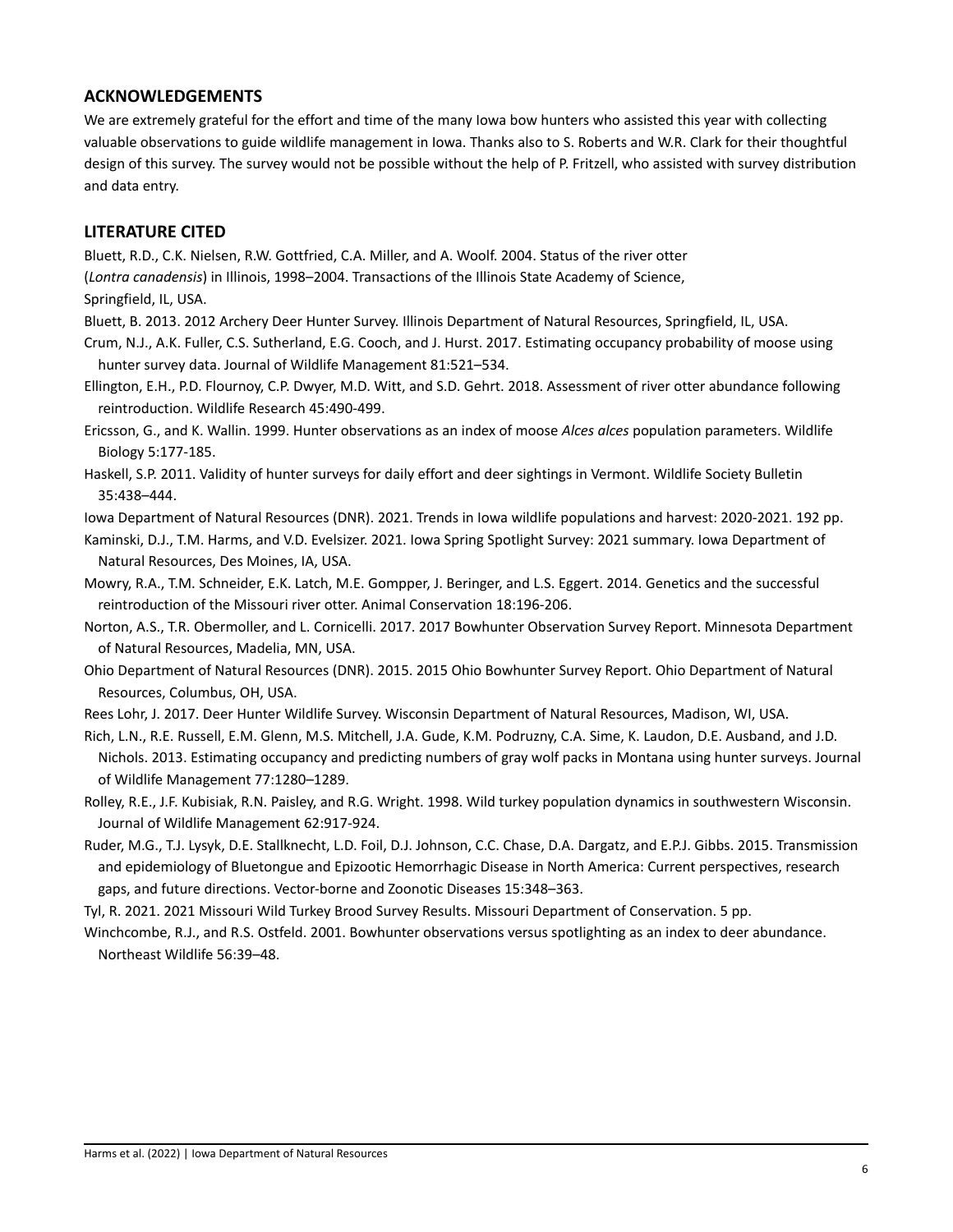**Appendix**: Summary of trips, hours hunted, hours per trip, and species observations per 1,000 hours hunted (95% confidence interval) by region from the Iowa Bow Hunter Observation Survey, 2021.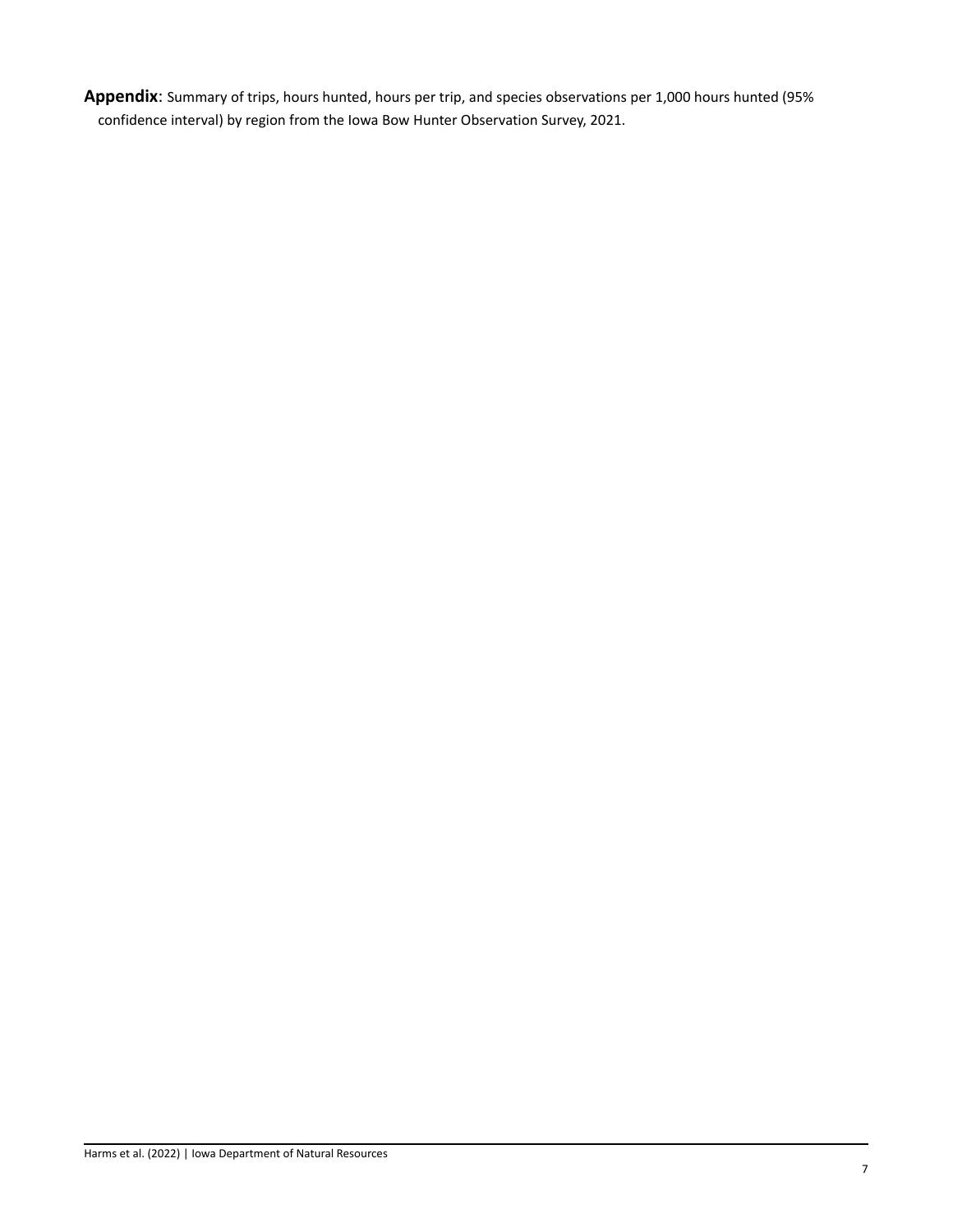### **Antlered Deer Observations Per 1,000 Hours Hunted**

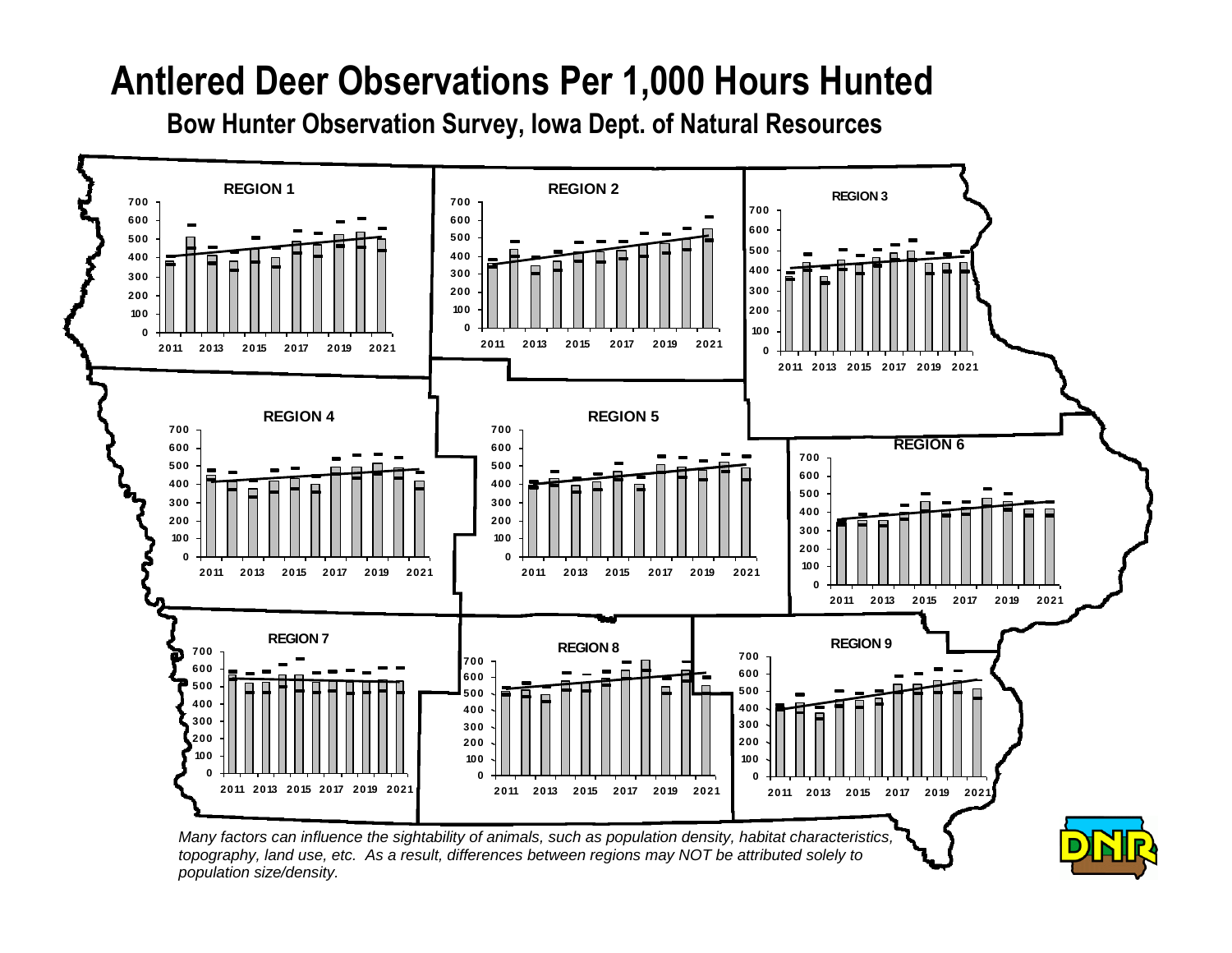### **Antlerless Deer Observations Per 1,000 Hours Hunted**

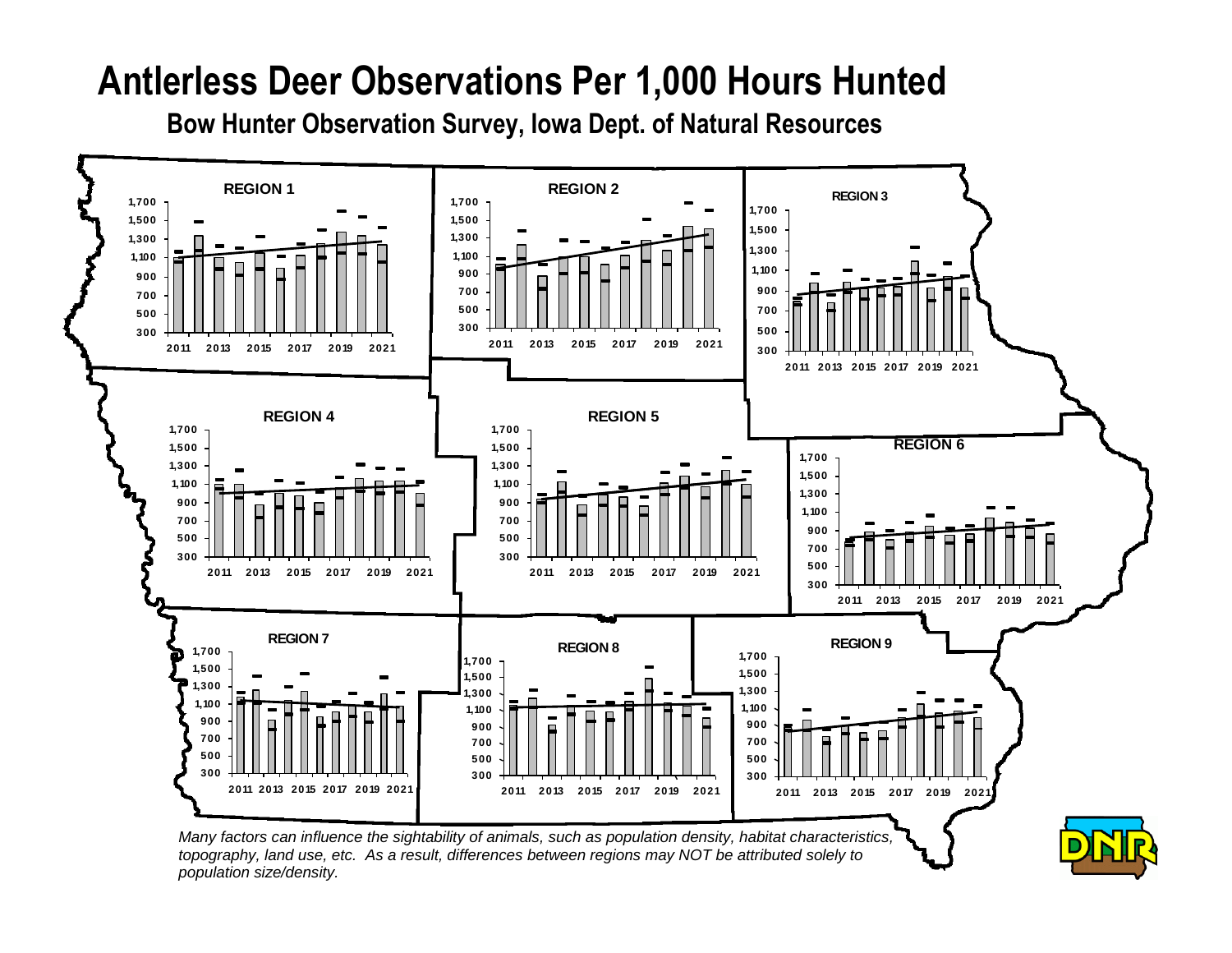## **Total Deer Observations Per 1,000 Hours Hunted**

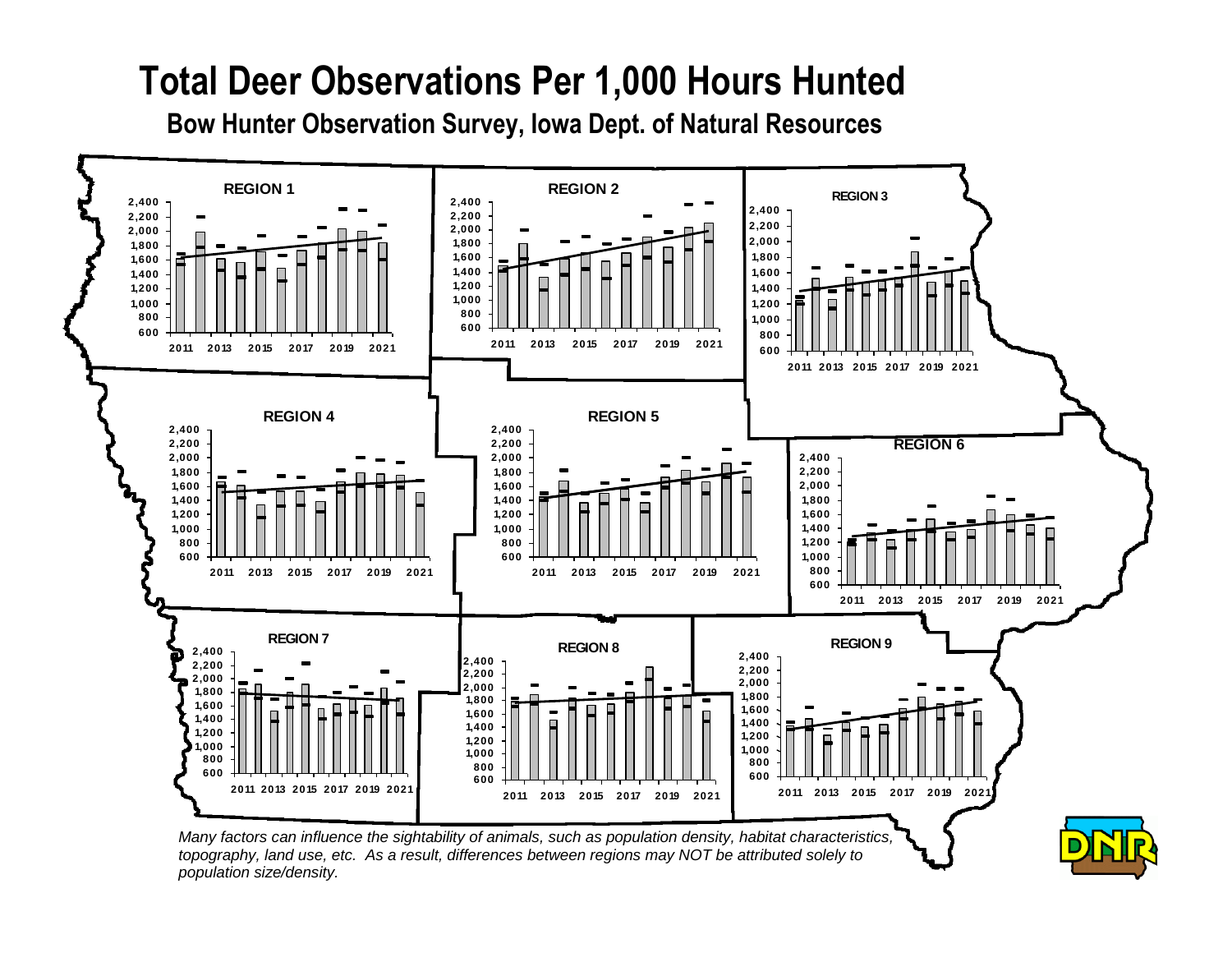### **Unknown Deer Observations Per 1,000 Hours Hunted**

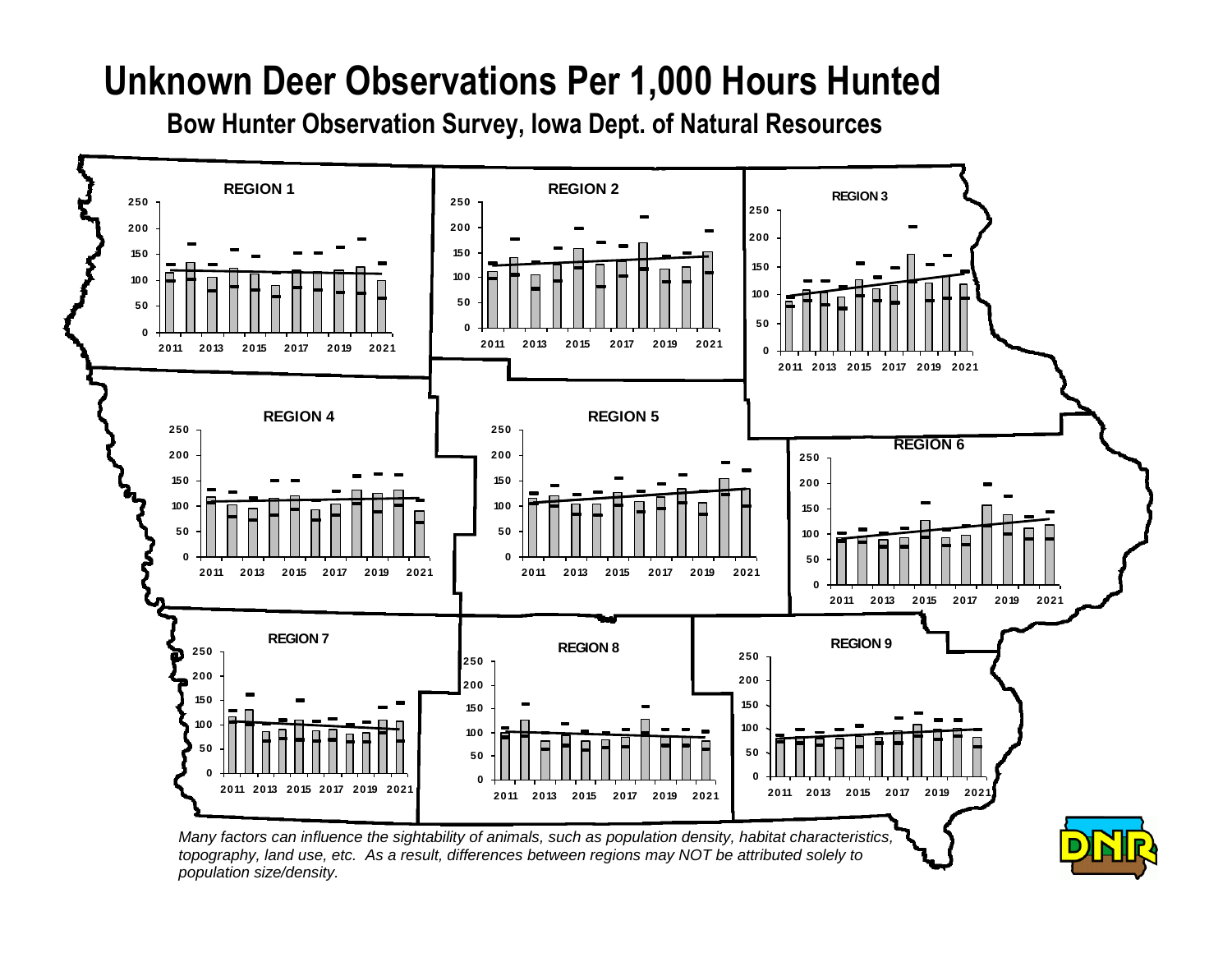## **Badger Observations Per 1,000 Hours Hunted**

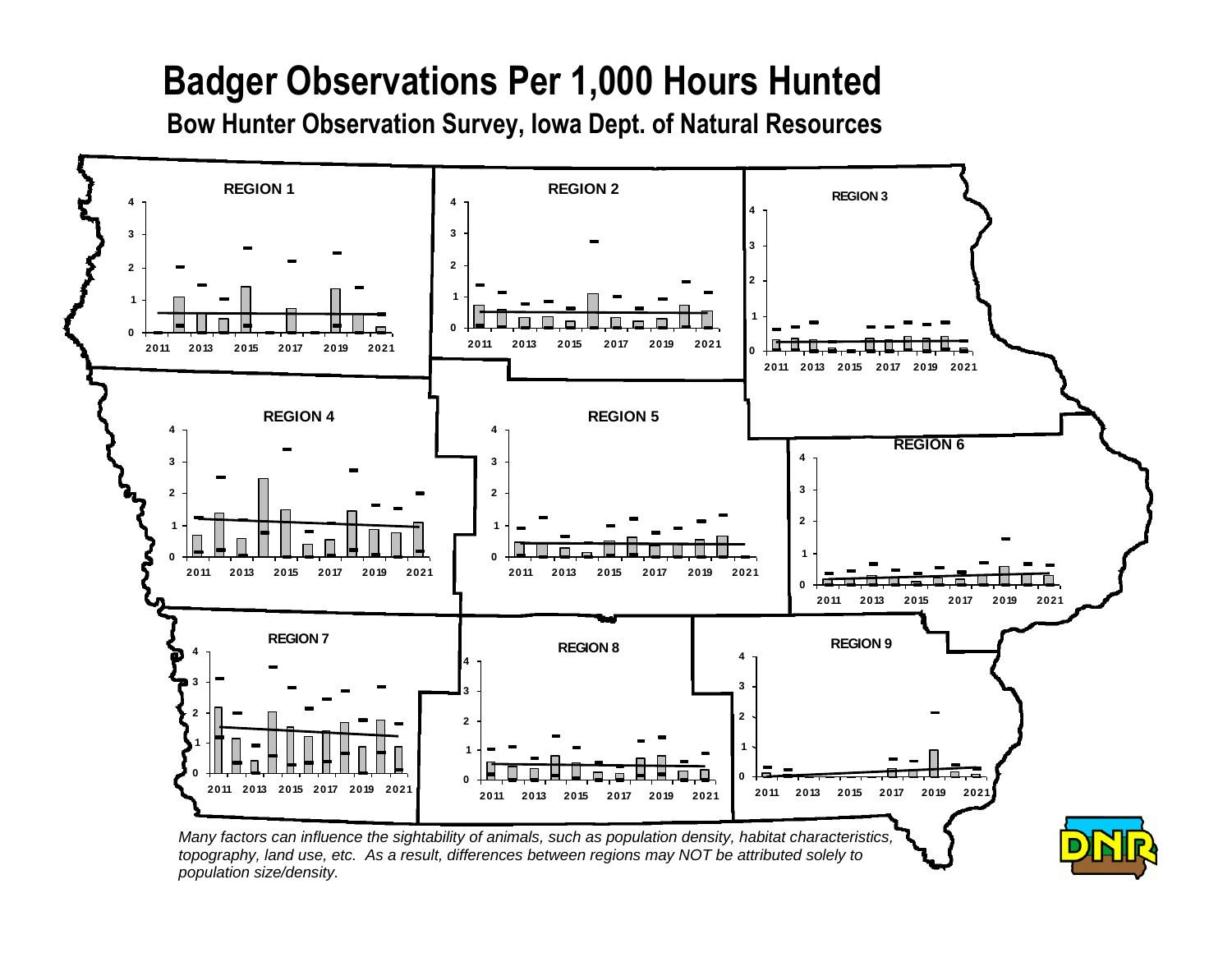# **Bobcat Observations Per 1,000 Hours Hunted**

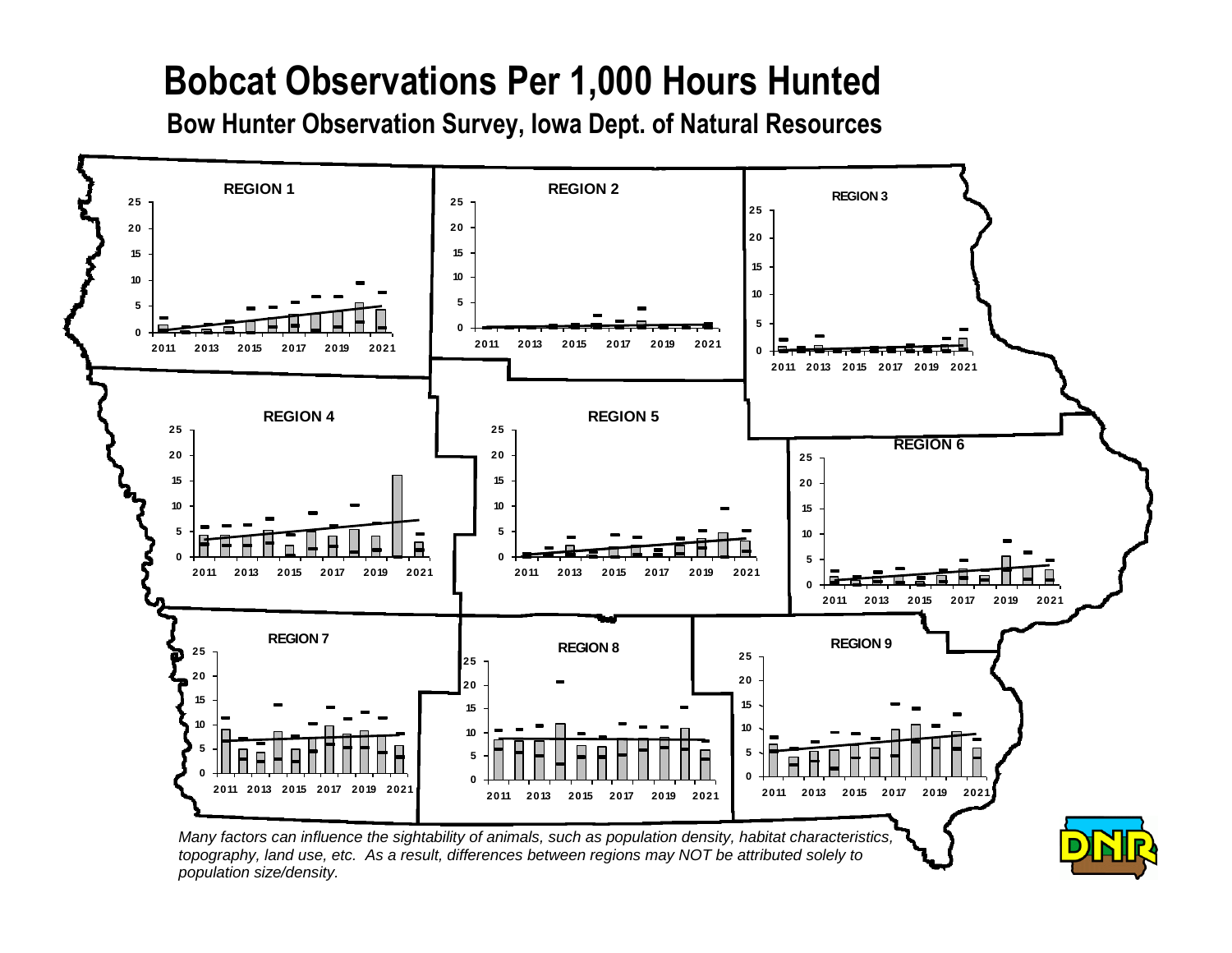# **Coyote Observations Per 1,000 Hours Hunted**

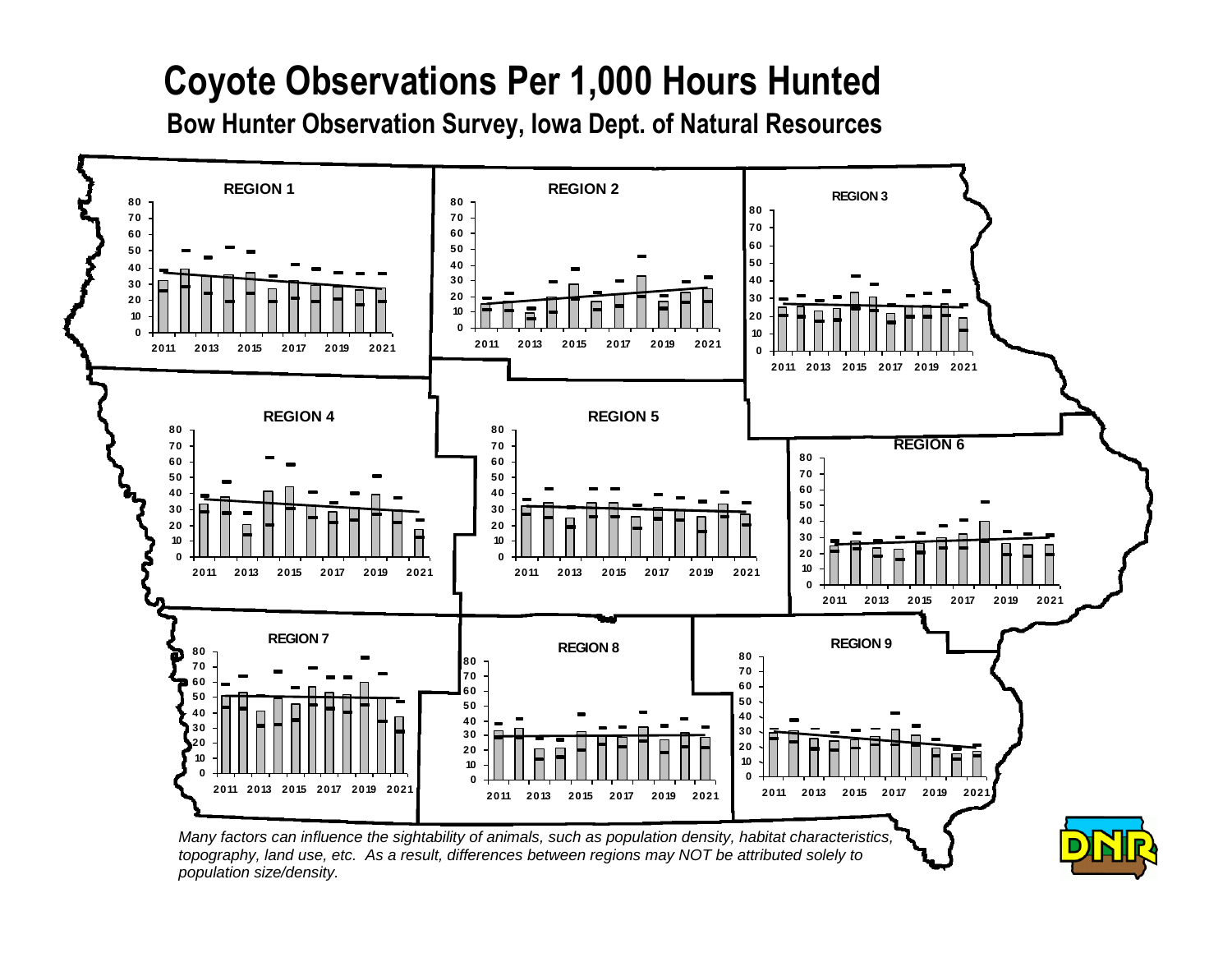# **Gray Fox Observations Per 1,000 Hours Hunted**

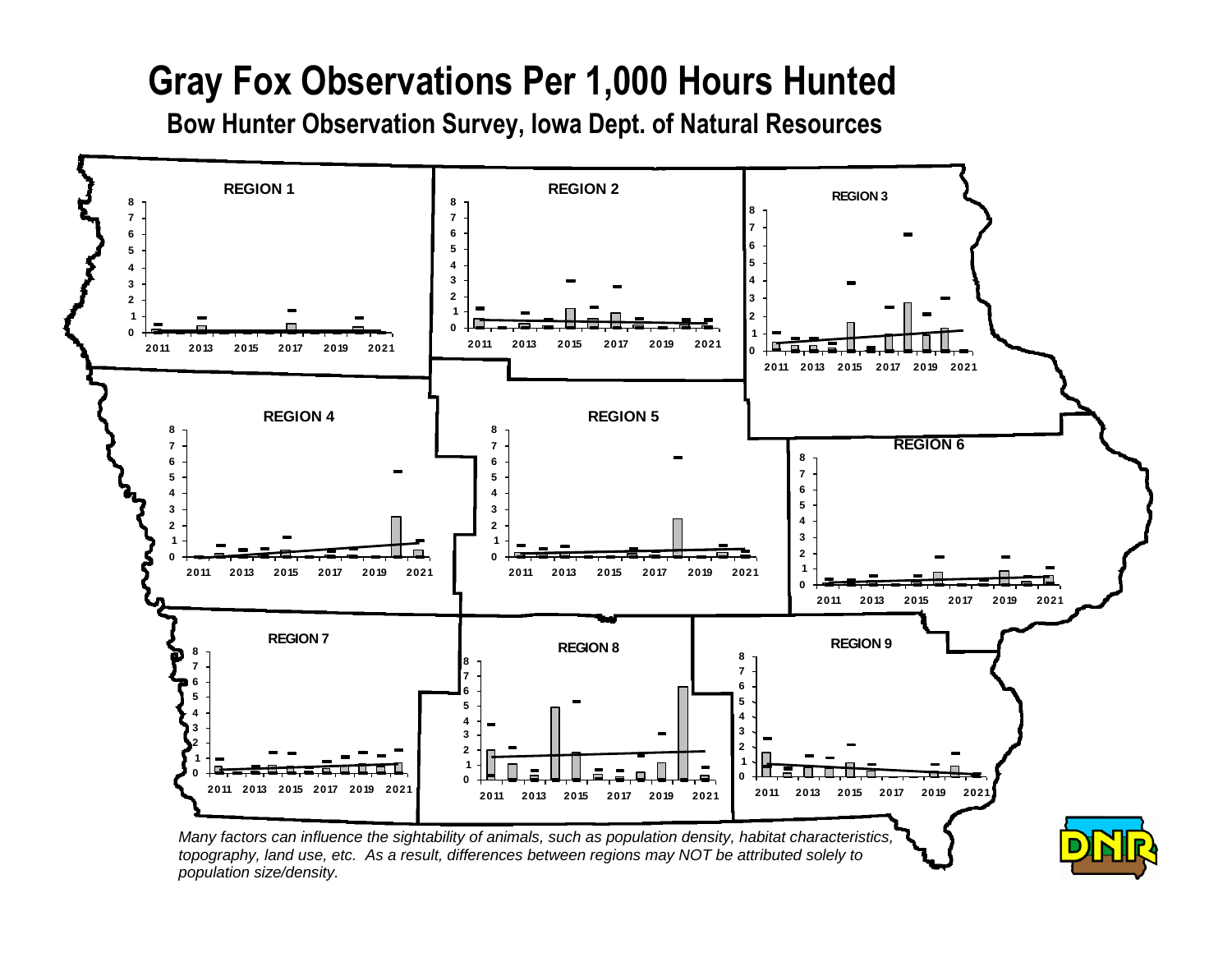### **House Cat Observations Per 1,000 Hours Hunted**

**Bow Hunter Observation Survey, Iowa Dept. of Natural Resources**



*population size/density.*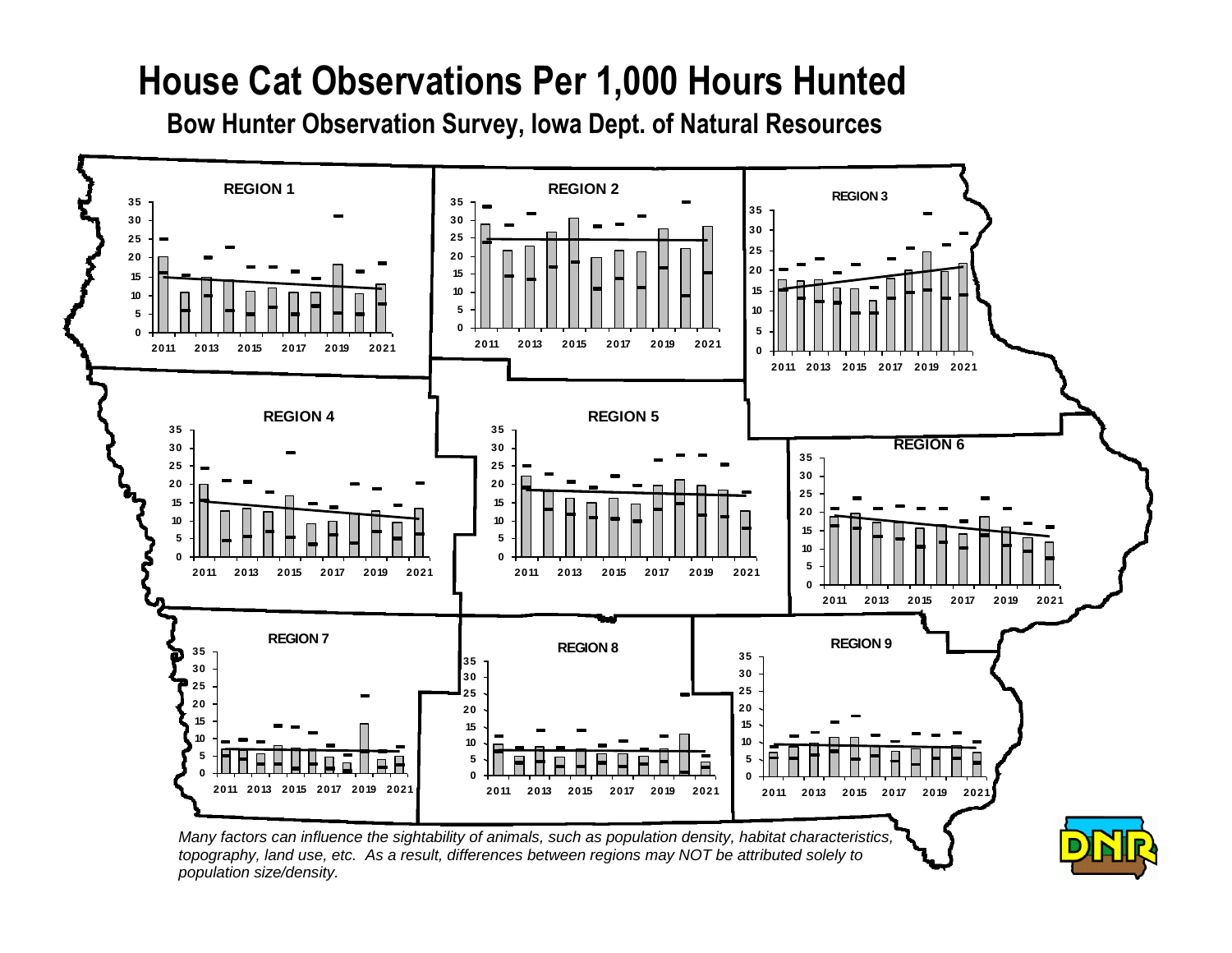# **Opossum Observations Per 1,000 Hours Hunted**

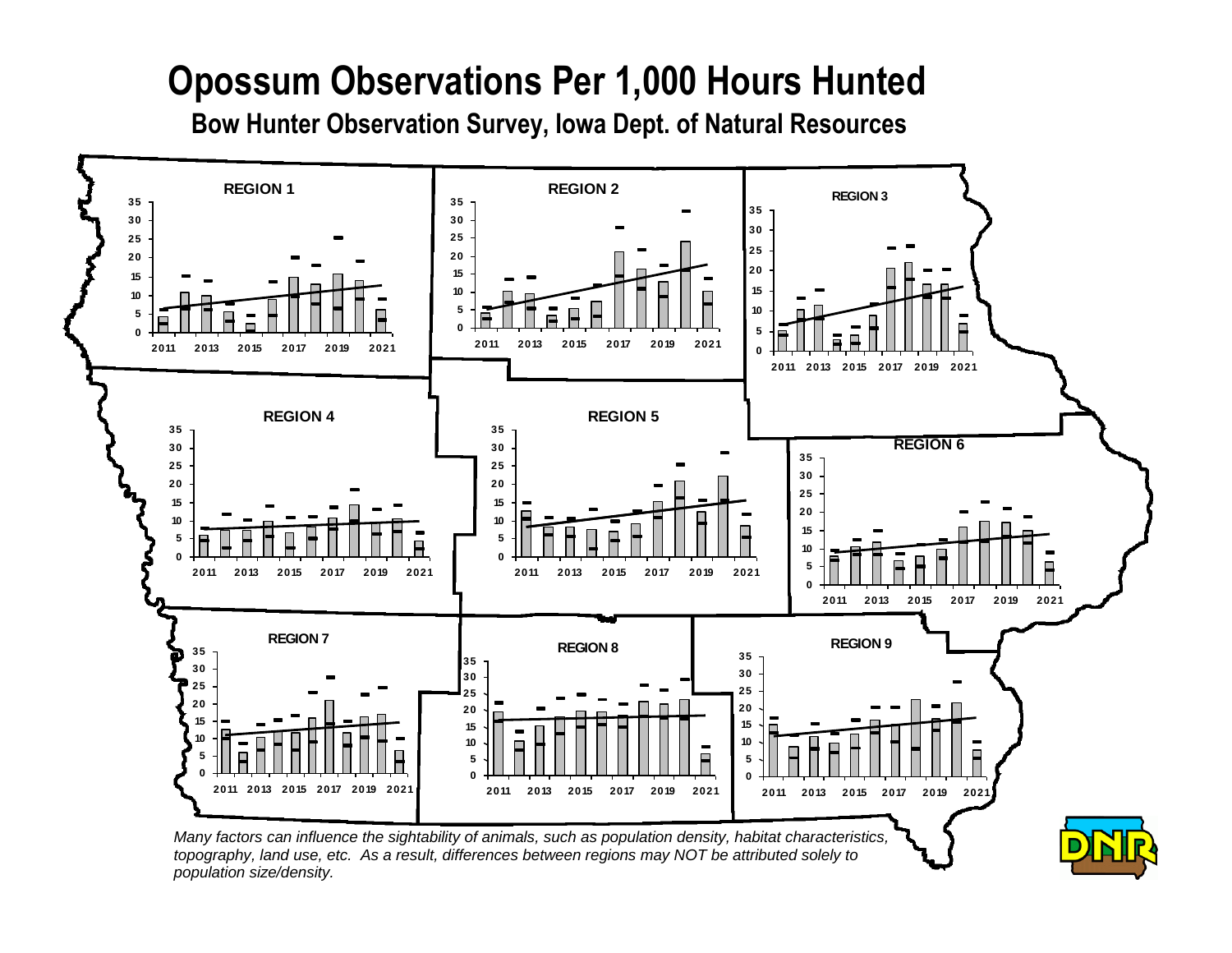# **Otter Observations Per 1,000 Hours Hunted**

**Bow Hunter Observation Survey, Iowa Dept. of Natural Resources**



*population size/density.*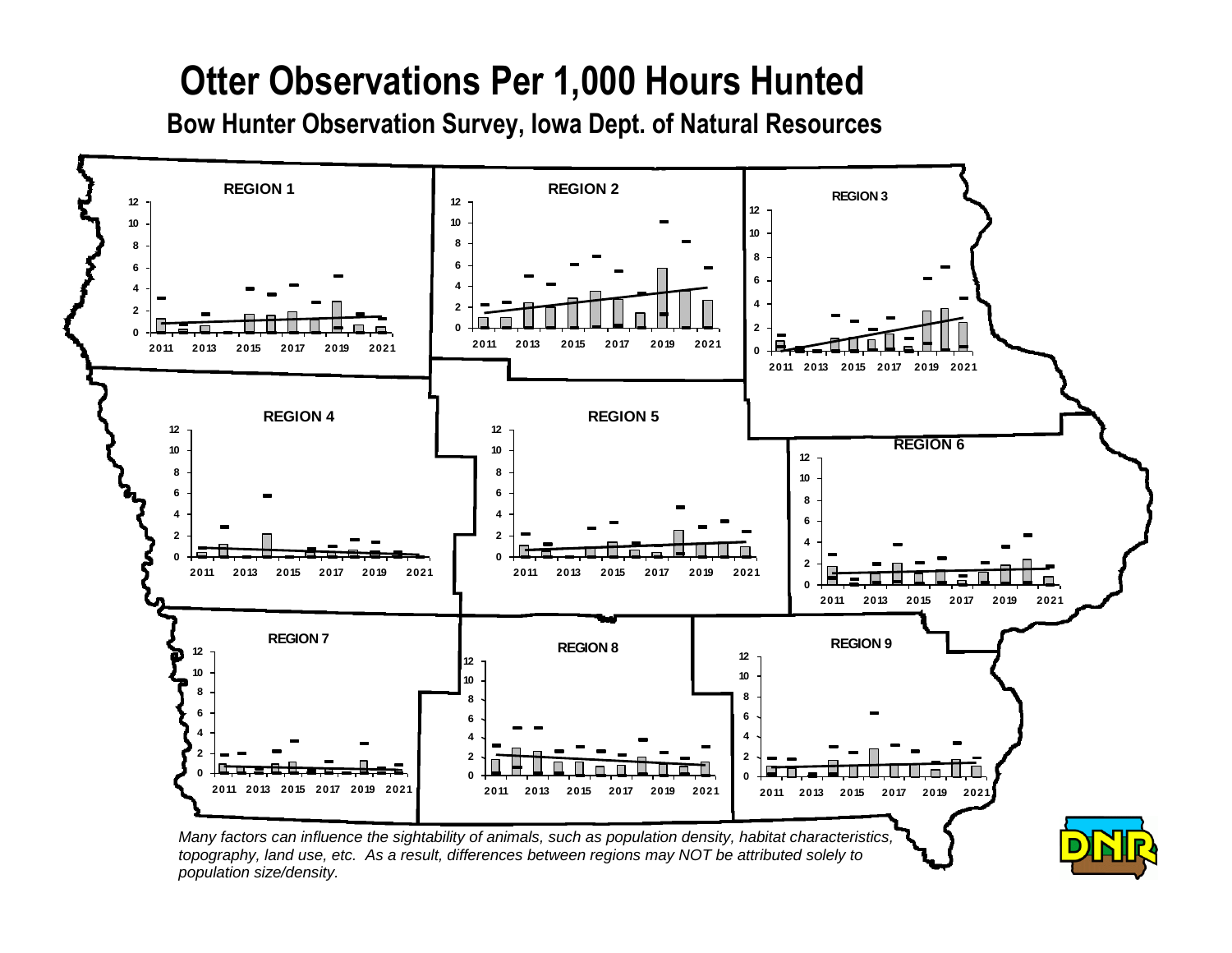## **Raccoon Observations Per 1,000 Hours Hunted**

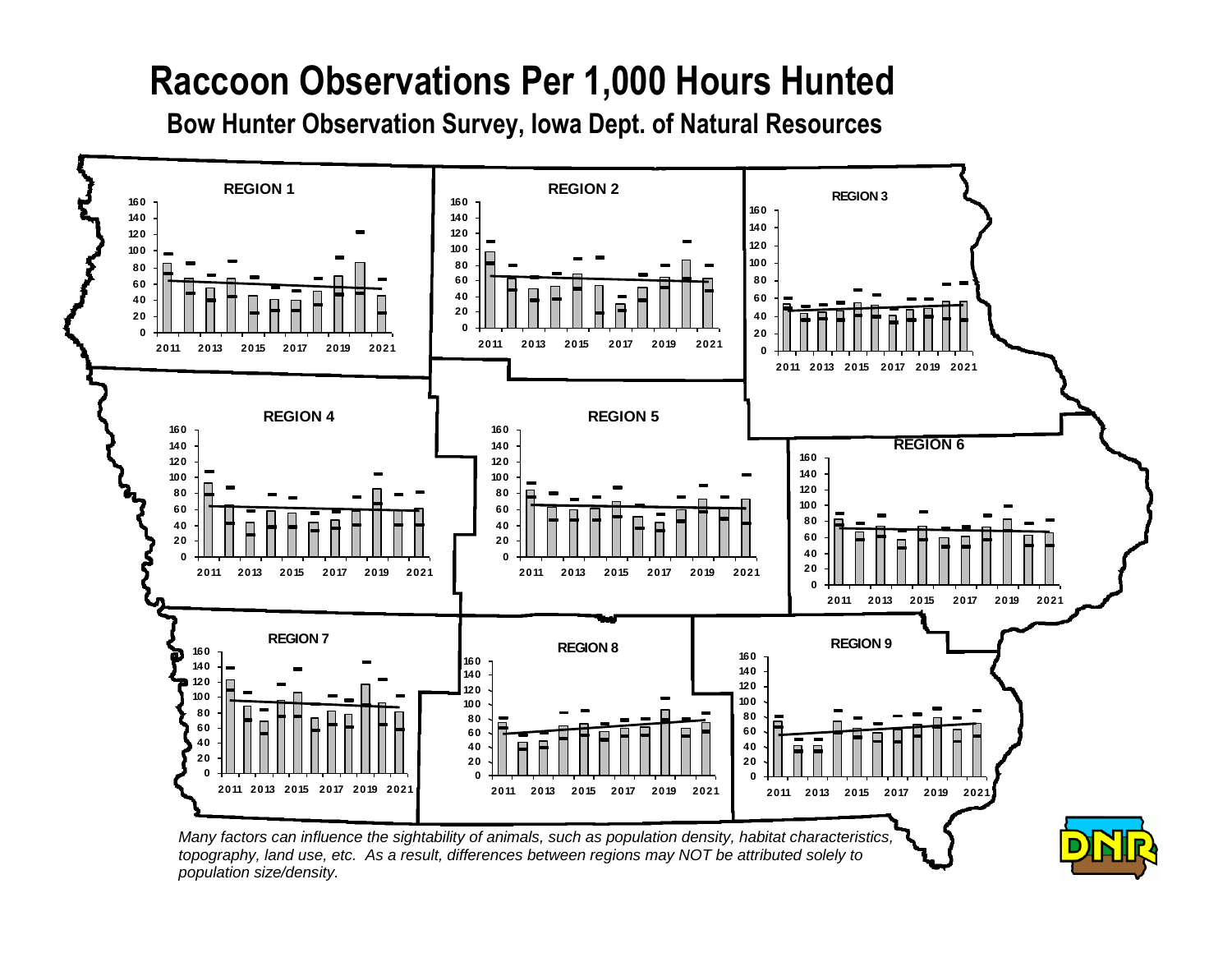## **Red Fox Observations Per 1,000 Hours Hunted**

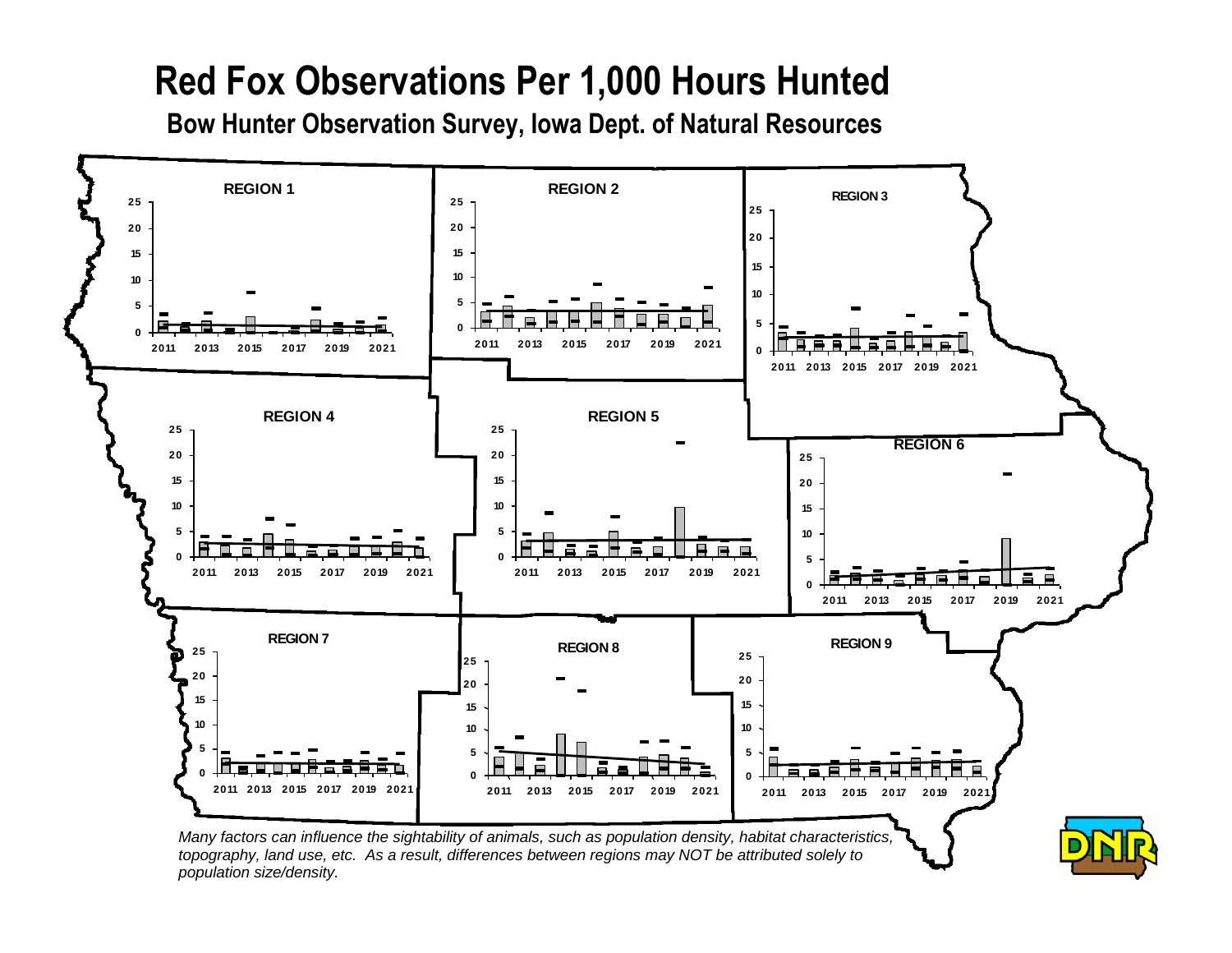### **Striped Skunk Observations Per 1,000 Hours Hunted**

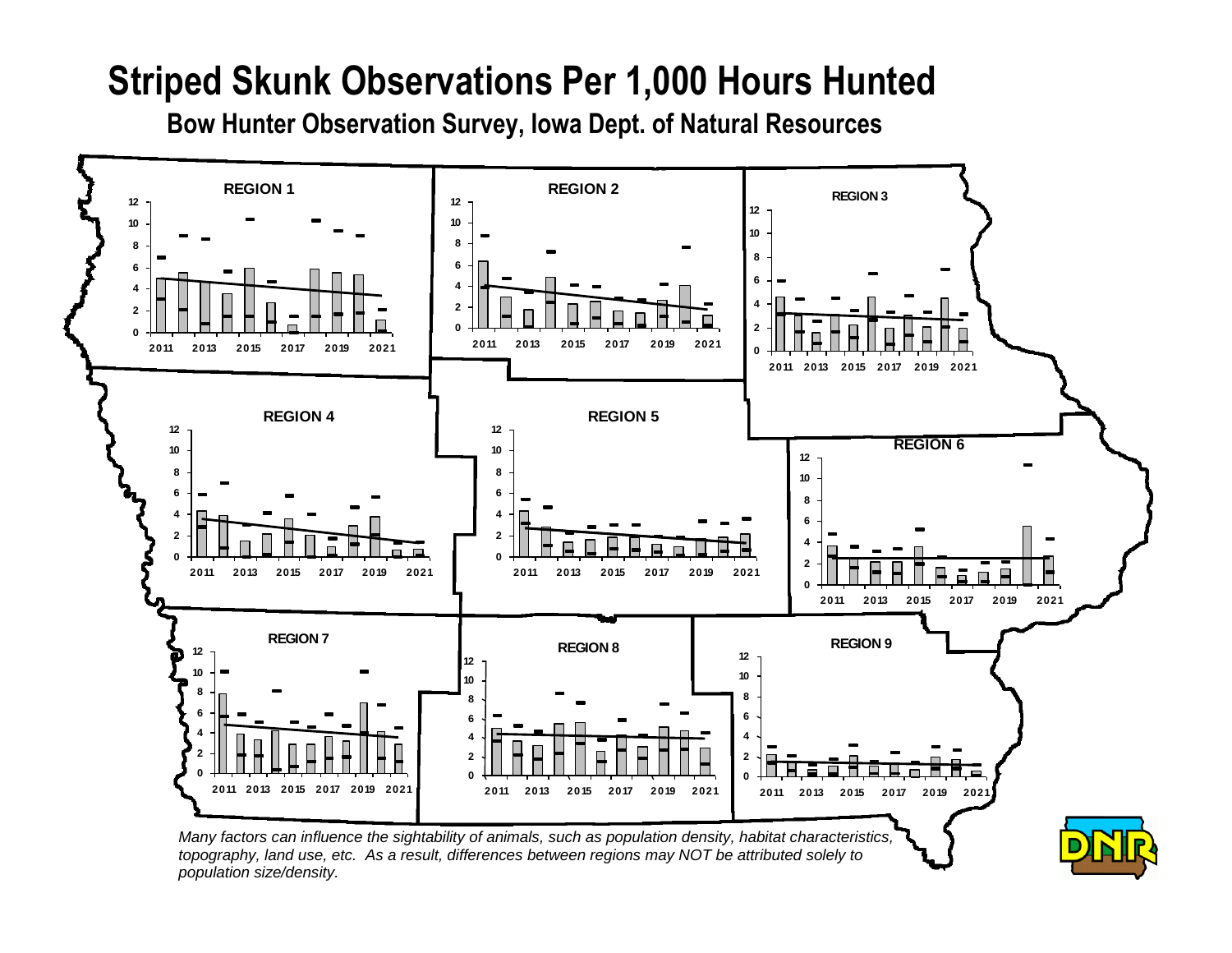# **Wild Turkey Observations Per 1,000 Hours Hunted**

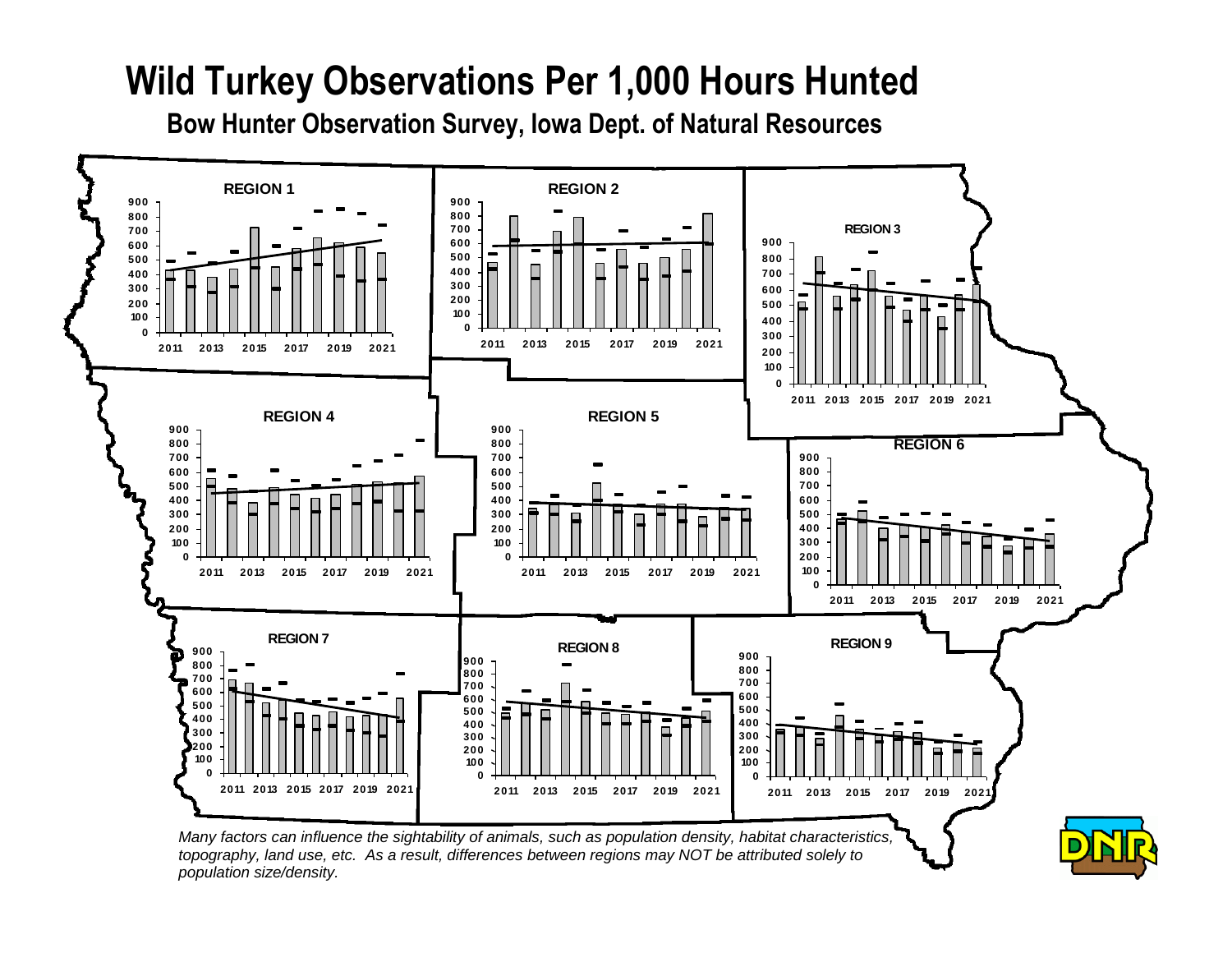# **Hours Hunted by Survey Participants**

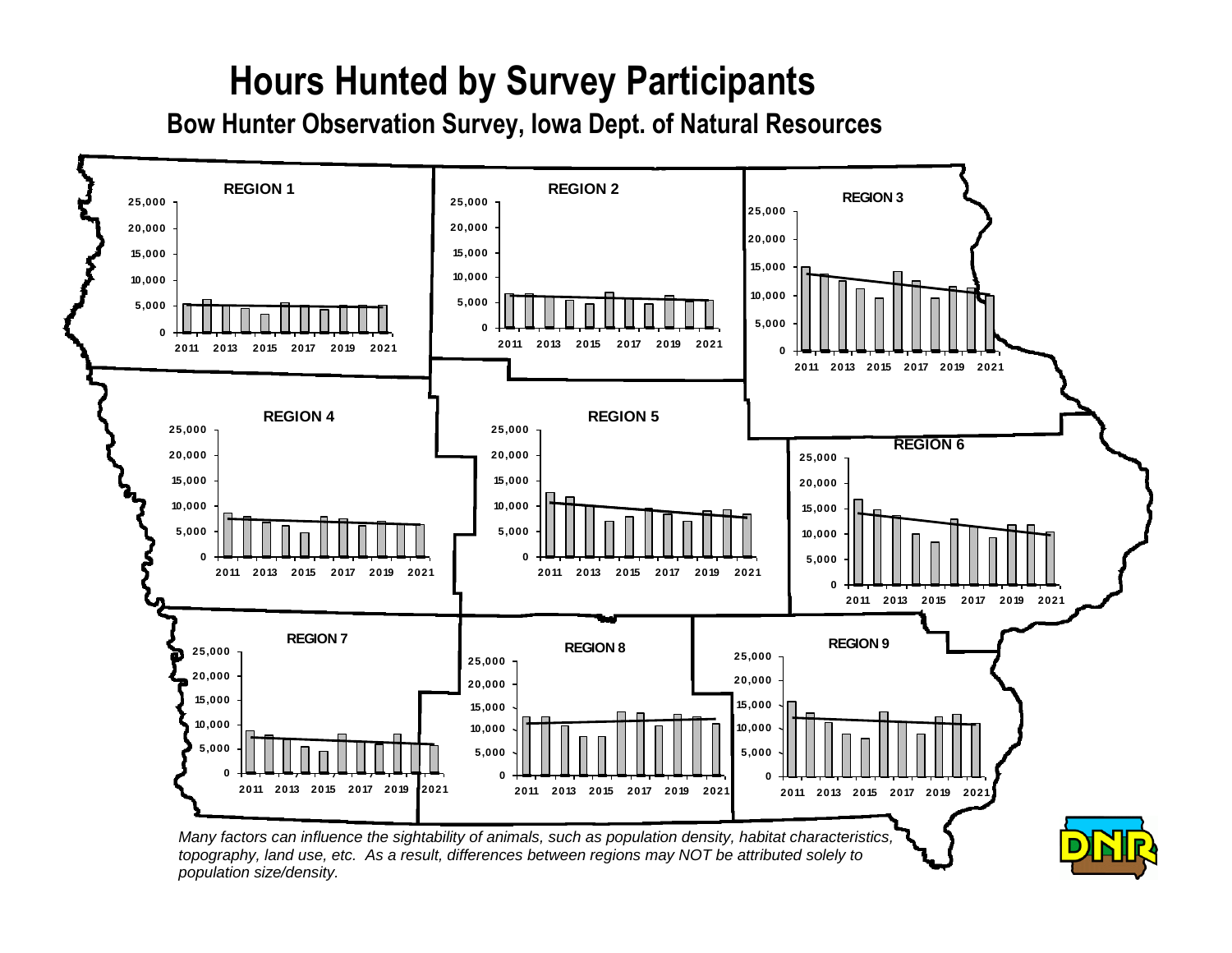## **Average Hours Hunted/Bowhunting Trip**